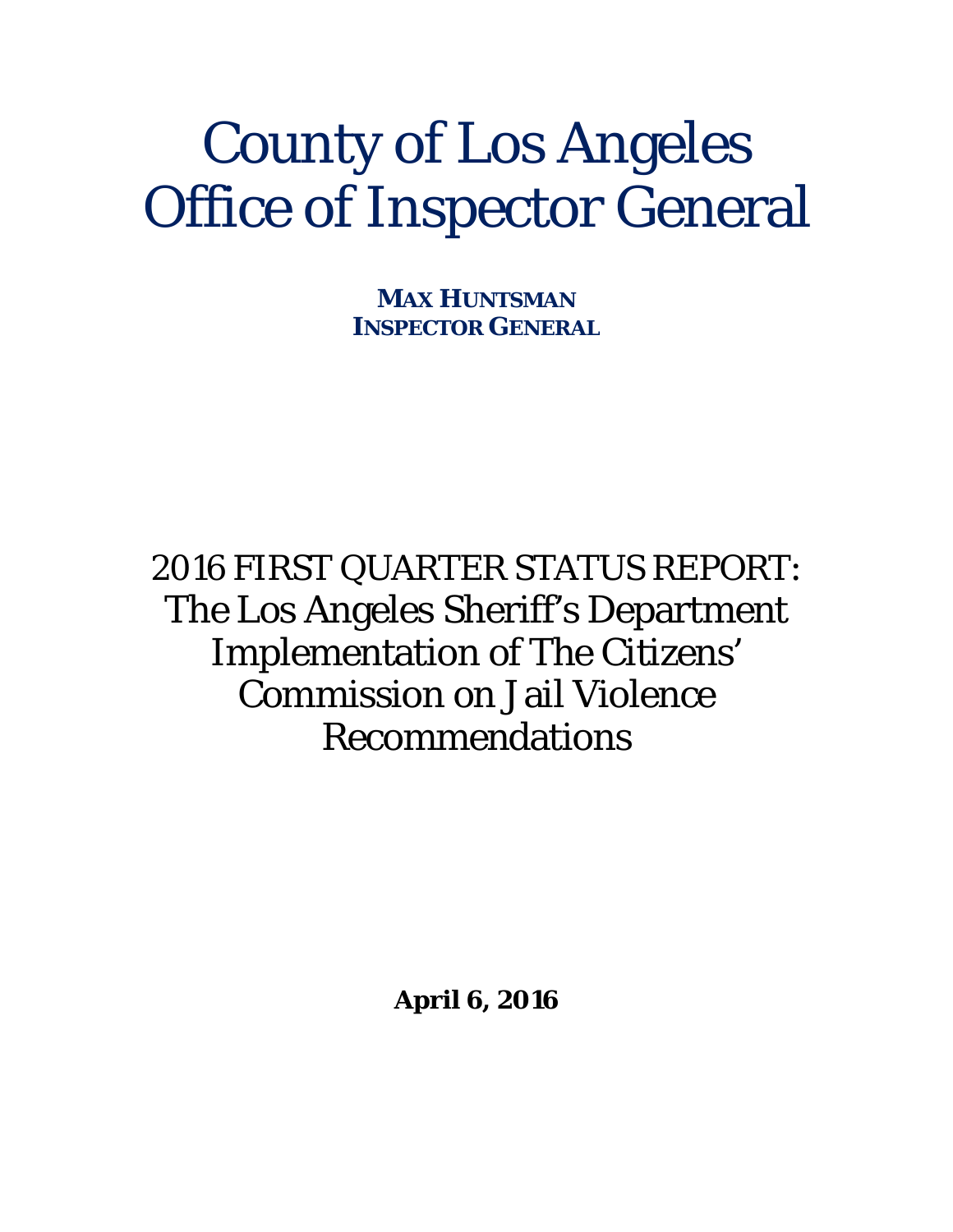## **2016 FIRST QUARTER STATUS REPORT**

Since the Office of Inspector General's (OIG) *2015 Fourth Quarter Status Report* on the Los Angeles County Sheriff's Department (Department) implementation of the Citizens' Commission on Jail Violence (CCJV) recommendations was submitted on January 7, 2016, the Department continues to make progress on the implementation of the remaining CCJV recommendations.

This report provides updates on the implementation status of the four remaining CCJV recommendations which are "In progress" or "Partially implemented," as well as Recommendation 4.12 which is "Implemented, additional monitoring required." The OIG continues to monitor recommendations that are "Implemented" with additional monitoring required. The table below reflects the implementation status and monitoring requirements of each of the five sets of recommendations, which remain unchanged since the OIG's *2015 Third Quarter Status Report*. The OIG respectfully submits its 2016 First Quarter Status Report*.*

| <b>CCJV</b><br><b>Recommendations</b> | Implemented,<br><b>Requires No</b><br><b>Additional</b><br><b>Monitoring</b> | Implemented,<br><b>Requires</b><br><b>Additional</b><br><b>Monitoring</b> | <b>Partially</b><br><b>Implemented</b> | <b>In Progress</b> | <b>Total</b> |
|---------------------------------------|------------------------------------------------------------------------------|---------------------------------------------------------------------------|----------------------------------------|--------------------|--------------|
| Use of Force                          | $\mathbf 0$                                                                  | 10                                                                        | $\mathbf 0$                            | 2                  | 12           |
| Management                            | 7                                                                            | 7                                                                         | $\mathbf 0$                            | $\mathbf 0$        | 14           |
| Culture                               | $\Omega$                                                                     | 8                                                                         | $\Omega$                               | $\Omega$           | 8            |
| <b>Personnel and</b><br>Training      | $\mathcal{P}$                                                                | 8                                                                         | $\Omega$                               | $\Omega$           | 10           |
| <b>Discipline</b>                     | $\mathbf 0$                                                                  | 13                                                                        | 1                                      | 1                  | 15           |
| Total                                 | 9                                                                            | 46                                                                        |                                        | 3                  | 59           |

#### **IMPLEMENTATION STATUS AND MONITORING REQUIREMENTS**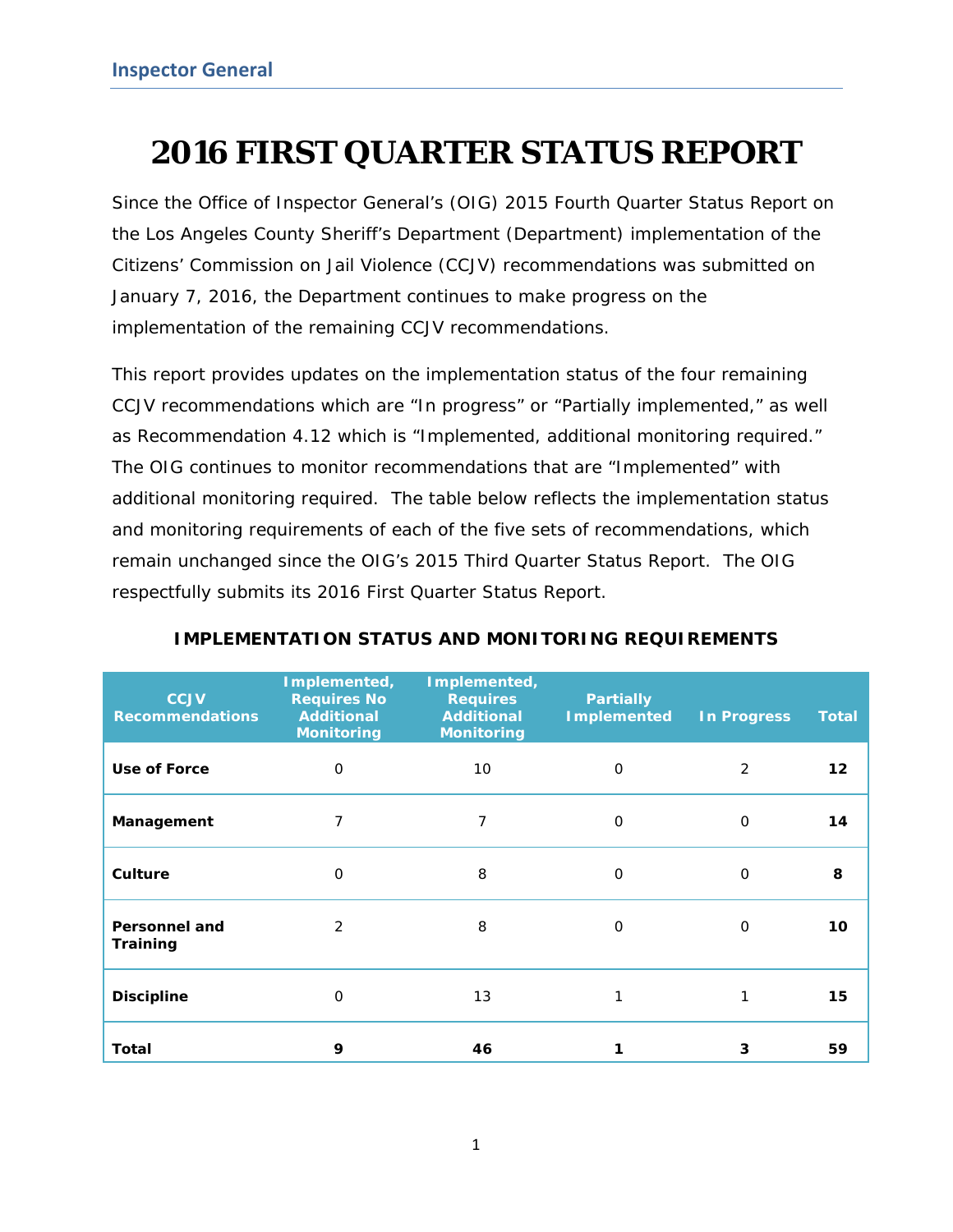### **USE OF FORCE**

*3.8 PPI and FAST should be replaced with a single, reliable and comprehensive data tracking system.* 

*Status: In progress, funding approved* - No change in status since the OIG's *2015 Fourth Quarter Status Report.*

*3.12 The Department should purchase additional body scanners.* 

*Status: In progress* 

The Department reports that it is still in Phase II of the multi-phase installation of body scanners. The chart below reflects the status of body scanner installation at each facility, as reported by Custody Support Services who oversees body scanner installation. Upon installation of each machine, the Department reports that staffing will immediately increase in accordance with the Board's approved funding.

| <b>Facility</b> | Objective               | <b>Status</b>                          |
|-----------------|-------------------------|----------------------------------------|
| Phase II        |                         |                                        |
| <b>Pitchess</b> | Installation of two (2) | Complete as of September 26, 2015.     |
| Detention       | body scanners           |                                        |
| Center (PDC)-   |                         |                                        |
| South           |                         |                                        |
| Century         | Installation of one (1) | The second scanner is scheduled for    |
| Regional        | additional body         | delivery and installation on April 23, |
| Detention       | scanner                 | 2016. Currently, the Department is     |
| Facility        |                         | renovating the body scan area to       |
| (CRDF)          |                         | accommodate the installation of the    |
|                 |                         | second machine.                        |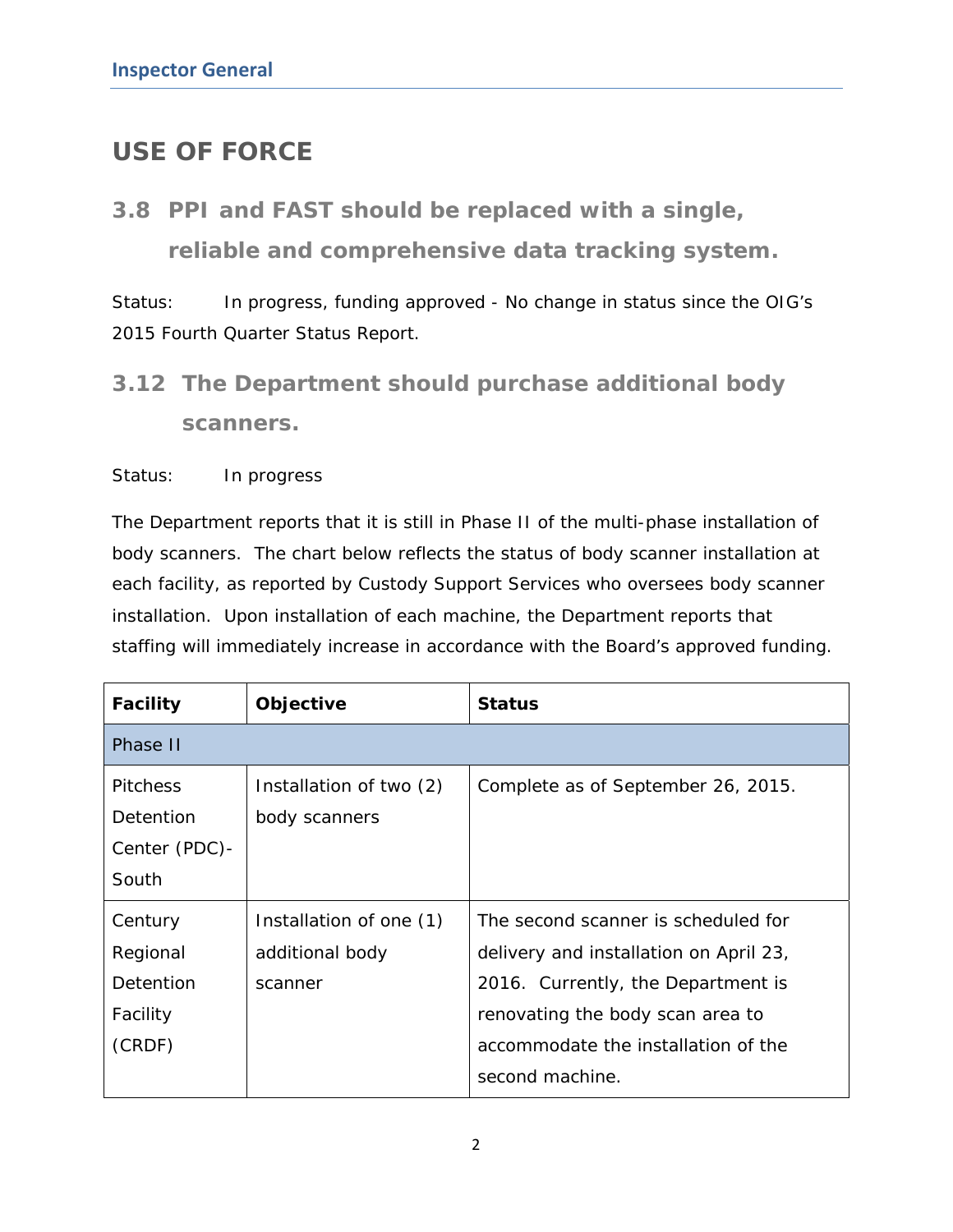| Inmate                                                                                  | Installation of two (2)                    | Building timelines were revised due to   |  |  |  |  |
|-----------------------------------------------------------------------------------------|--------------------------------------------|------------------------------------------|--|--|--|--|
| Reception                                                                               | additional body                            | permit and construction issues. New      |  |  |  |  |
| Center (IRC)                                                                            | scanners                                   | estimated completion date is December    |  |  |  |  |
| Old Side                                                                                |                                            | 2016.                                    |  |  |  |  |
| <b>IRC Booking</b>                                                                      | Installation of two (2)                    |                                          |  |  |  |  |
| Front                                                                                   | additional body                            |                                          |  |  |  |  |
|                                                                                         | scanners                                   |                                          |  |  |  |  |
| Phase III                                                                               |                                            |                                          |  |  |  |  |
| North County                                                                            | Installation of two (2)                    | Building timelines were revised due to   |  |  |  |  |
| Correctional                                                                            | body scanners                              | permit and construction issues. The new  |  |  |  |  |
| Facility                                                                                |                                            | estimated completion date is April 2017. |  |  |  |  |
| (NCCF)                                                                                  |                                            |                                          |  |  |  |  |
| PDC-North                                                                               | Installation of two (2)                    | Because Department of Public Works       |  |  |  |  |
|                                                                                         | body scanners                              | (DPW) will likely manage facility        |  |  |  |  |
|                                                                                         |                                            | renovations, building timelines were     |  |  |  |  |
|                                                                                         |                                            | revised. The new estimated completion    |  |  |  |  |
|                                                                                         |                                            | date is March 2018.                      |  |  |  |  |
| Phase IV                                                                                |                                            |                                          |  |  |  |  |
| The Department reports that it is still in the process of identifying areas appropriate |                                            |                                          |  |  |  |  |
|                                                                                         | for placement of additional body scanners. |                                          |  |  |  |  |

#### **MANAGEMENT**

#### *4.12 LASD should create an Internal Audit and*

*Inspection Division* 

*Status: Implemented, additional monitoring required*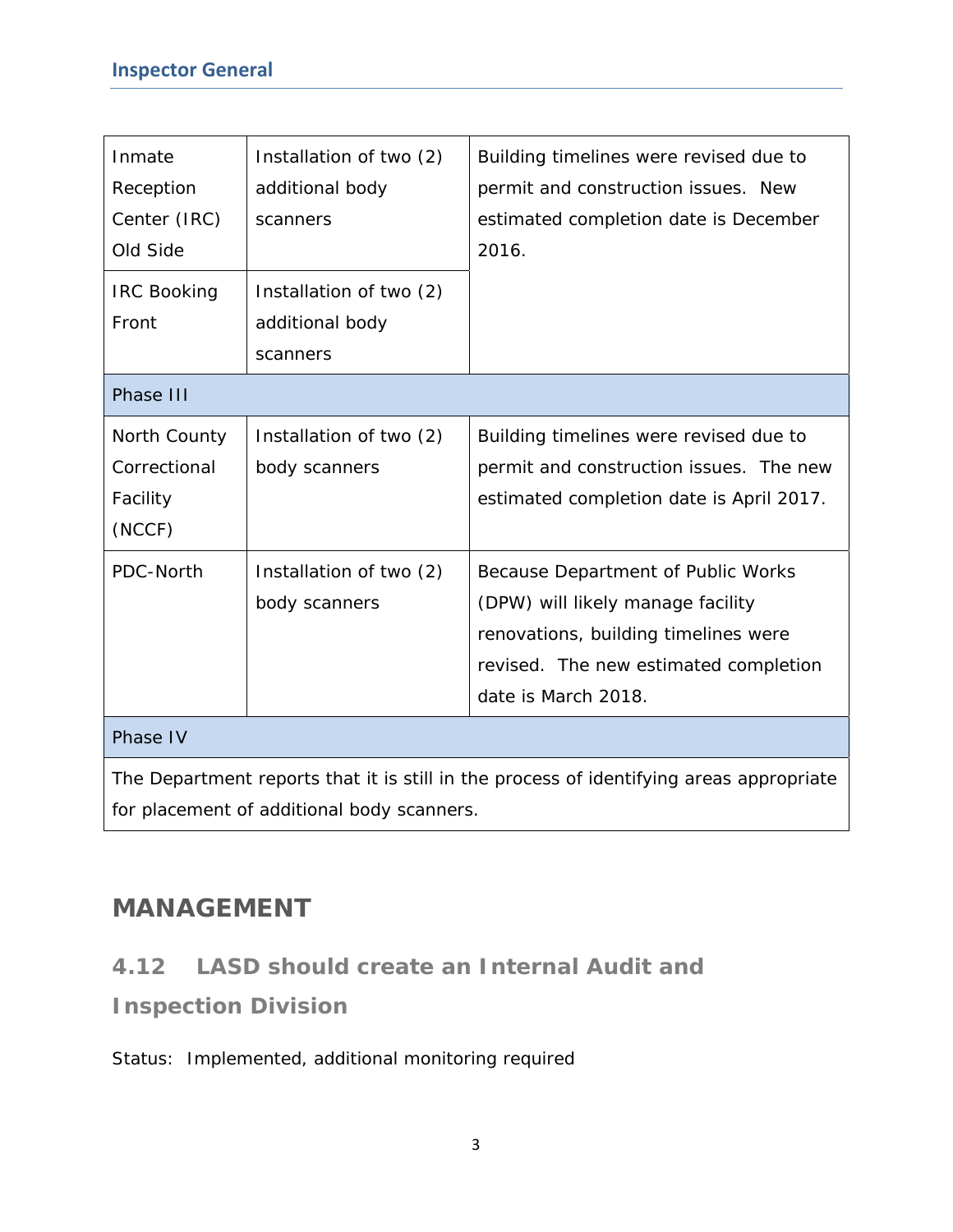In the OIG's *2015 Second Quarter Status Report*, the OIG reported that the Department did not activate the Phase III staffing plan for IAB, ICIB, and the Audit and Accountability Bureau (AAB), formerly the Internal Monitoring Audit and Accountability Command (IMPAAC). This decision was attributed to a need to meet Custody Division staffing mandates pursuant to *Rosas, et al. v. Baca* (Case No. CV 12-00428 DDP) (*Rosas*) and the joint settlement agreement regarding the provision of mental health services between the Sheriff and the Department of Justice. The Inspector General continues to strongly advise that Phase III be fully implemented immediately. Properly staffing IAB and ICIB would ensure complete, fair, and timely investigations. Properly staffing AAB would strengthen LASD management's ability to evaluate its operations objectively and accurately.

In addition to its various Patrol Division functions, AAB continues to work closely with Custody Division executives toward the completion of several audits.

Since July 2014, the AAB has completed the following audits related to Custody Division operations:

- Use of Force (CCJV, Rosas and policy compliance) NCCF
- Force Investigation Processing All facilities
- Use of Force Acknowledgement and Agreement Form All facilities
- Personnel Rotation All facilities in 2014, MCJ in 2015

The AAB is currently finalizing an audit of the recording, storage and monitoring of CCTV camera operations at Twin Towers Correctional Facility (TTCF), the findings of which the OIG will discuss in a future report.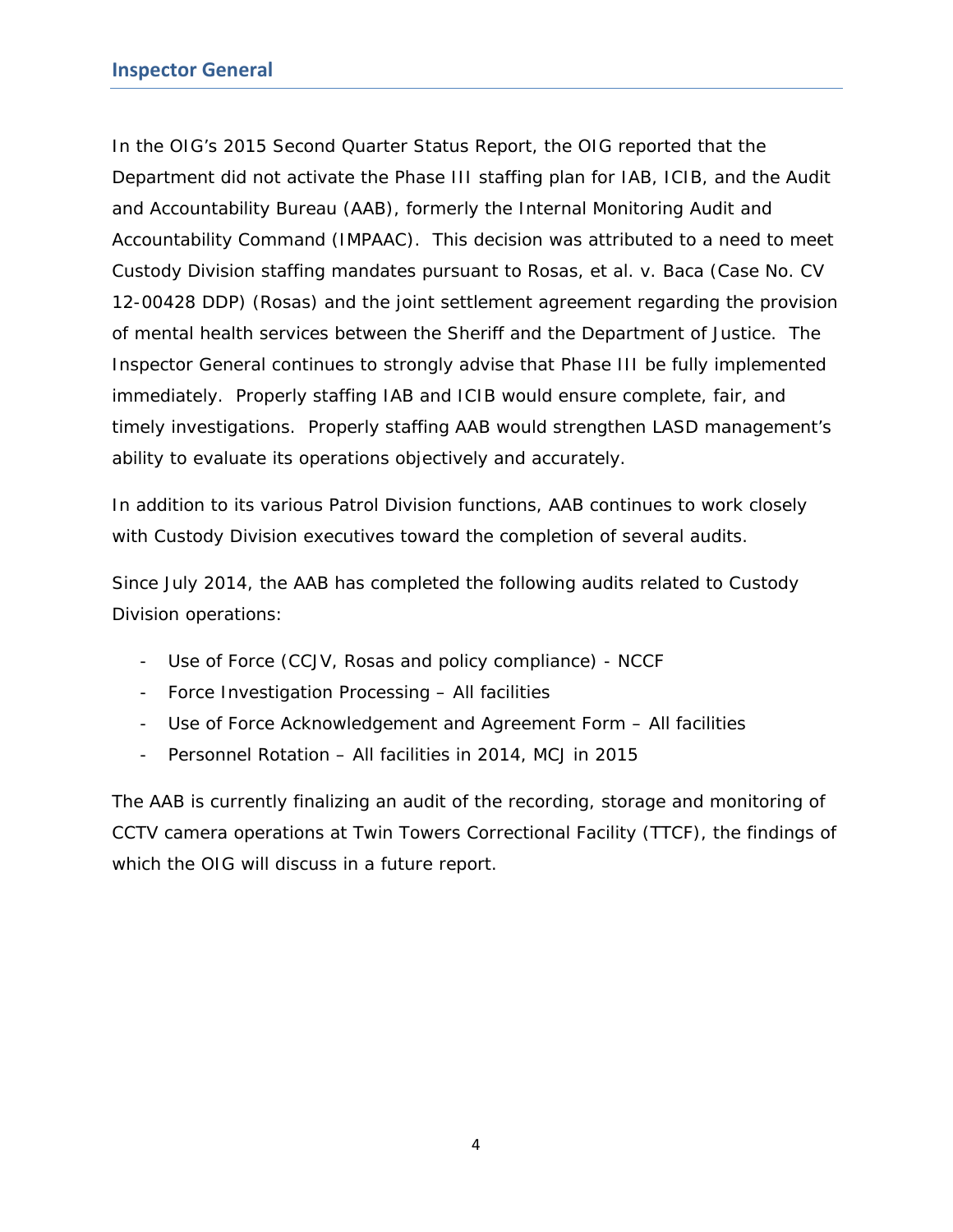Once AAB is fully staffed, it will be best equipped to fulfill its mission of ensuring compliance with the Department's policies and standards and proactively identifying problems (*Report on the Citizen's Commission of Jail Violence*, Sept. 2012, www.ccjv.lacounty.gov, page 86). It is critical that AAB continue to provide robust audits of custody operations while reporting outside the custody chain of command. Multiple layers of accountability, including a proactive command staff, AAB audits, and unrestricted OIG access at all levels, will provide the best inoculation against the sort of insularity in the jails which has occurred in the past.

### **DISCIPLINE**

## *7.14 The grievance process should be improved to include added checks and oversight.*

#### *Status: Partially implemented*

In January, the OIG reviewed the Custody Division's new prisoner grievance policy and recommended revisions. The Department is working with County Counsel to incorporate the final changes to the policy based on proposed revisions from the *Rosas* monitors and the OIG. Once the policy is finalized and completes the meet and confer process, it will be submitted for executive approval and then incorporated into the Custody Division Manual.

The Grievance Coordinator reports that he and Custody Support Services personnel are continuing to incorporate changes into the Custody Automated Reporting and Tracking System (CARTS) for grievances and requests. The Grievance Coordinator reports that CSS personnel are currently collecting data on the number of outstanding complaints at each facility, which will be shared with the OIG upon completion.

The Department held an 8-hour training on March 2, 2016, for facility grievance teams on anticipated changes to the grievance process. Trained grievance teams will train facility personnel in the new policy. Once the new policy is approved, the

5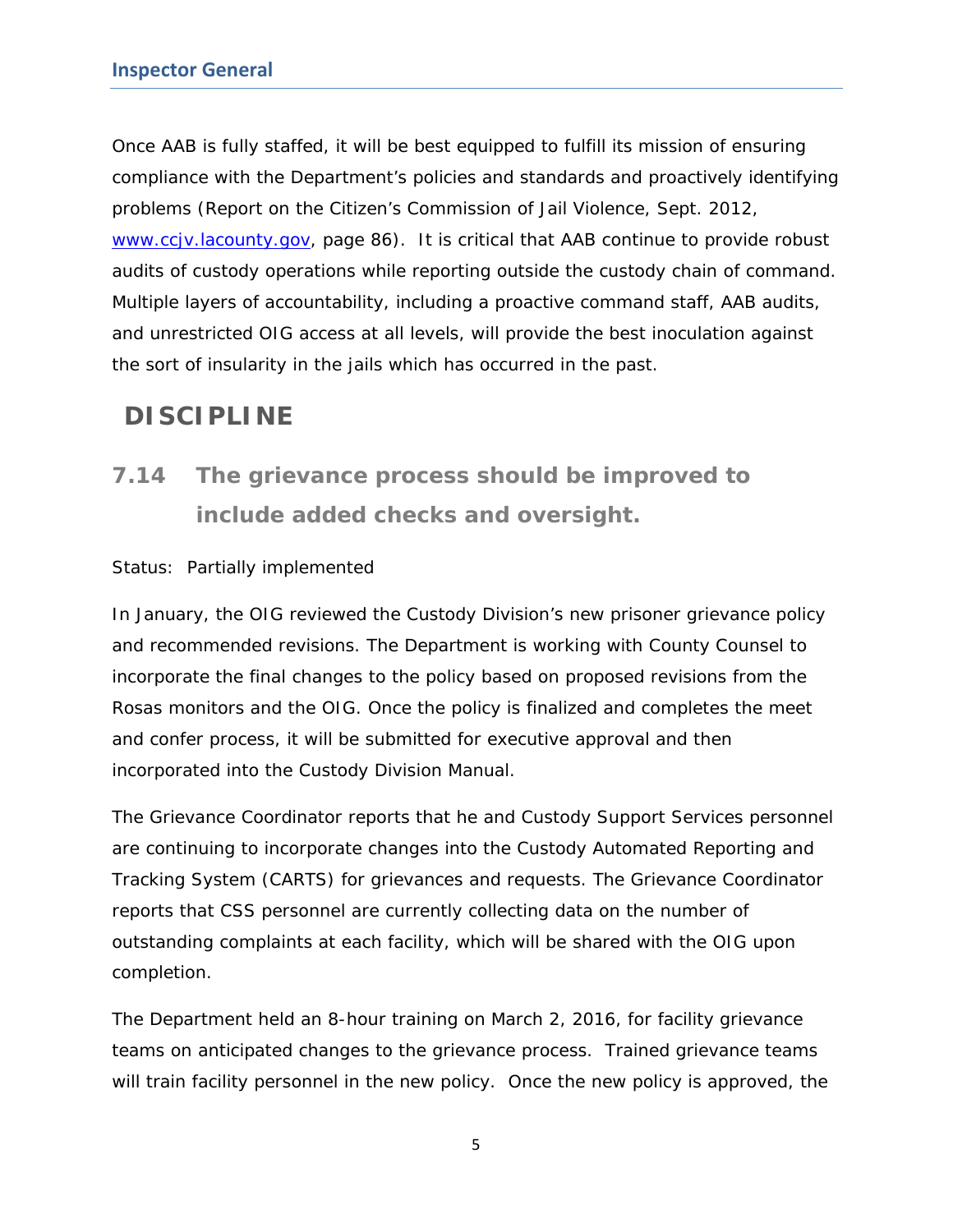Grievance Coordinator will coordinate with the Custody Training and Standards Bureau to add regular grievance policy trainings for custody supervisors to the Custody Division training calendar.

The Department reports that it continues to install enclosures for iPads at the basin facilities (TTCF, MCJ and CRDF). Data Services Bureau (DSB) reports that it is working on the iPad interface and completion of the Inmate Data Network (IDN), both of which must be complete before the iPads can be functional. By April 2016, the DSB expects that iPads will be able to capture electronic signatures and that they will be fully installed in the basin facilities by June 30, 2016. The Department does not have an estimated completion date for the IDN at this time.

Finally, the Department reports that it is working to resolve Wi-Fi issues at PDC-North and PDC-South facilities before it can expand the iPad program to all three Pitchess facilities as planned.

## *7.15 The use of lapel cameras as an investigative tool should be broadened.*

#### *Status: In progress (alternative implementation)*

The Department reports that as of February  $1<sup>st</sup>$ , 2016, there are 503 Closed-Circuit Television (CCTV) cameras recording at CRDF. The Department is still configuring the network at CRDF by identifying cameras and ensuring that all cameras are recording properly.

The DSB reports that it is configuring a storage room adjacent to PDC-South which will serve as the Main Communications Room. This room will be used to house the servers used for data storage for all northern jail facilities. The DSB anticipates the delivery of storage system equipment in June 2016.

The Department began installation of camera hardware, including mounts and electronic equipment, at NCCF in late February. It anticipates that NCCF will have between 800 and 900 cameras, some of which will be functional by June 2016 with

6